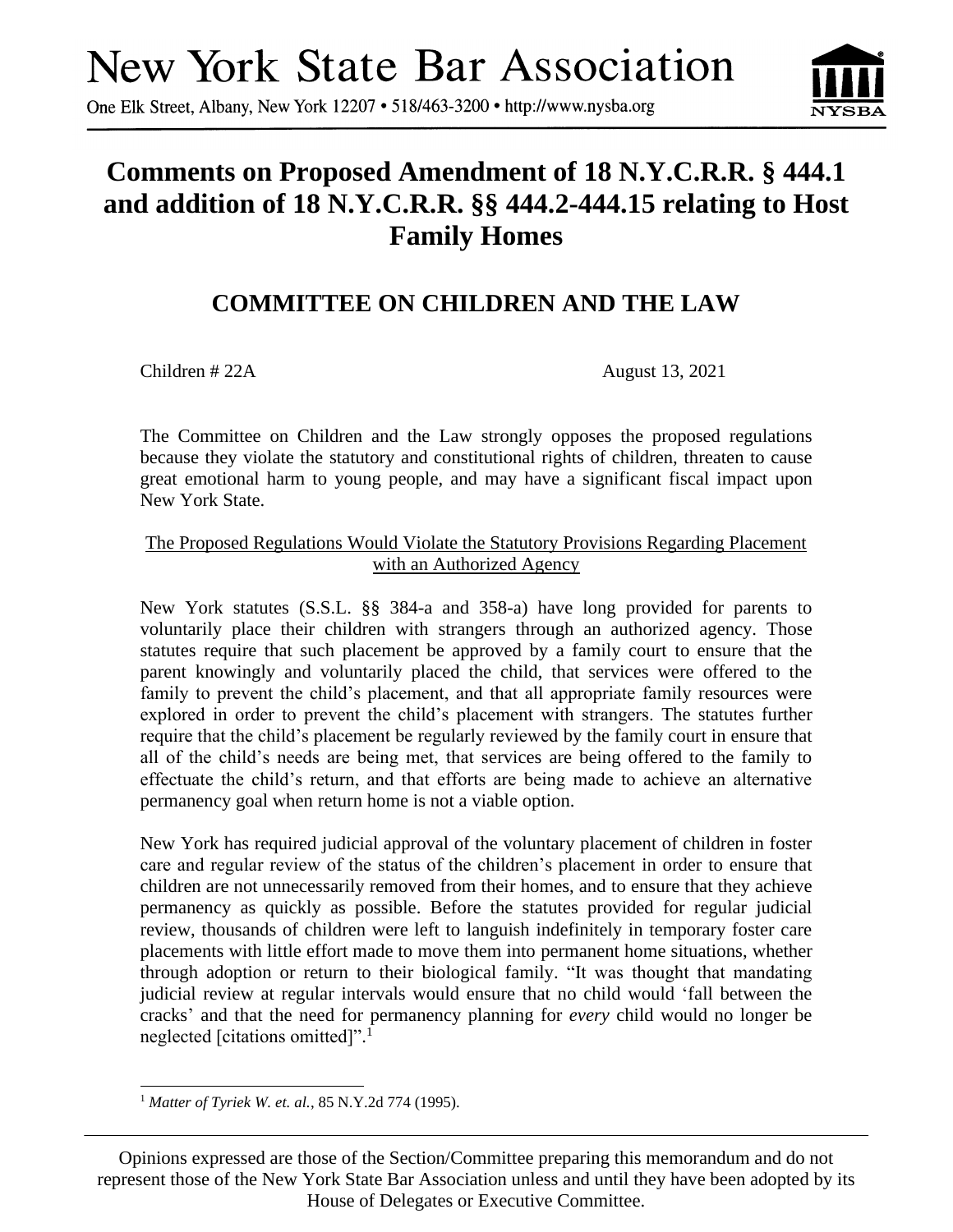These proposed regulations would impermissibly upend that statutory scheme for the voluntary placement of children. They would create a scheme that contravenes both the letter and the spirit of the statutes governing the voluntary placement of children in a home with strangers through an authorized agency. We submit that such a scheme would not withstand judicial scrutiny.

## The Proposed Regulations Would Violate the Due Process Rights of Children

The proposed regulations deprive children of statutory entitlements without due process of law. New York Statutes provide that children have the right to be represented by counsel and the right to be heard in court when their parents seek to voluntarily place them in strangers' homes under the auspices of an authorized agency. Once placed, they have the statutory right to be heard at a permanency hearing held every six months regarding the necessity for ongoing placement, the right to remain in their school of origin, and the right to receive assistance in getting to that school. They also have the statutory right to receive supportive services that will enable the family to be reunited as soon as possible. Youth who turn 18 years of age while still placed out of their homes through an authorized agency have the right to remain in placement for an additional three years, the right to receive services (such as ETVs) to assist them in preparing for independent living, and the right to return to the care of an authorized agency up until age 21 if they are unable to live on their own.

The rights of children who are voluntarily placed with authorized agencies to be represented by counsel throughout their placement and to have access to the courts to enforce all of their statutory rights related to the placement are crucial to ensuring their safety and well-being.

Children who are placed through Host Homes would be stripped of these and other statutory entitlements. Because the proposed regulations would create a framework that would deprive children removed from their homes of those statutory rights without due process of law, they should not be promulgated, and are unlikely to withstand scrutiny if challenged in court.

# The Proposed Regulations Threaten Grave Emotional Harm to Children

There is no shortage of information documenting the harm done to children who are removed from their families and placed with strangers. State and Federal Statutes governing the placement of children in foster care aim to minimize that harm by requiring that preventive services be offered, that diligent efforts be made to reunite the family as quickly as possible, that siblings be placed together, and that children remain in their school of origin. By creating a regulatory scheme that circumvents these requirements, these proposed regulations threaten to cause grave lasting trauma to children.